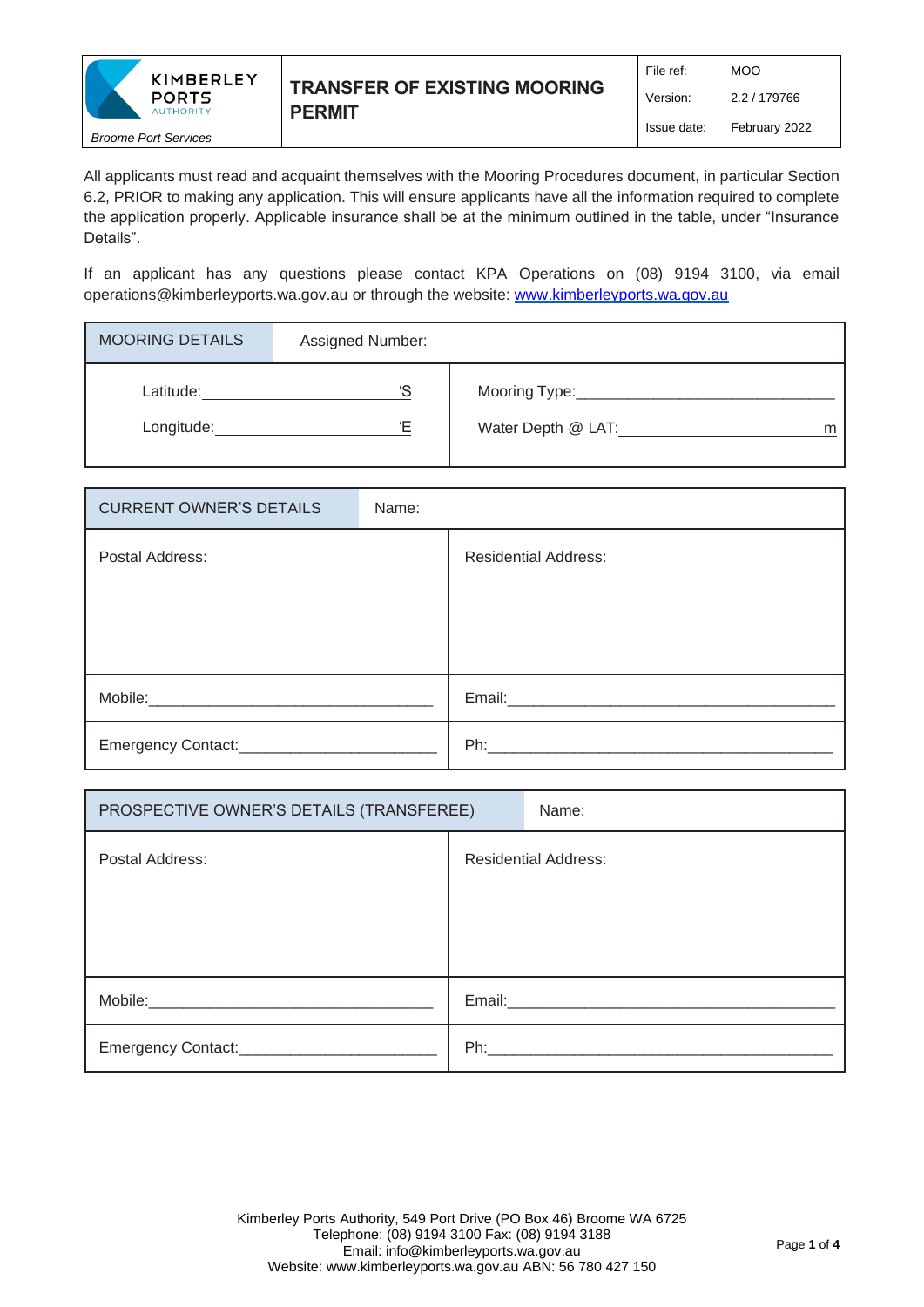

### **TRANSFER OF EXISTING MOORING PERMIT**

File ref: MOO

Version: 2.2 / 179766

Issue date: February 2022

| <b>CURRENT MOORING SERVICE PROVIDER DETAILS</b> |     | Name:                                                                                                                                                                                                                          |
|-------------------------------------------------|-----|--------------------------------------------------------------------------------------------------------------------------------------------------------------------------------------------------------------------------------|
| Postal Address:                                 |     | <b>Residential Address:</b>                                                                                                                                                                                                    |
|                                                 |     |                                                                                                                                                                                                                                |
|                                                 |     | Email: Email: Email: Email: Email: Email: Email: Email: Email: Email: Email: Email: Email: Email: Email: Email: Email: Email: Email: Email: Email: Email: Email: Email: Email: Email: Email: Email: Email: Email: Email: Email |
| Emergency Contact:____________                  | Ph: |                                                                                                                                                                                                                                |

| <b>CURRENT NAVAL ARCHITECT / DESIGNER'S DETAILS</b>                                                                                                                                                                            | Name:                       |  |  |
|--------------------------------------------------------------------------------------------------------------------------------------------------------------------------------------------------------------------------------|-----------------------------|--|--|
| Postal Address:                                                                                                                                                                                                                | <b>Residential Address:</b> |  |  |
|                                                                                                                                                                                                                                |                             |  |  |
|                                                                                                                                                                                                                                |                             |  |  |
|                                                                                                                                                                                                                                |                             |  |  |
| Mobile: Mobile: Mobile: Mobile: Mobile: Mobile: Mobile: Mobile: Mobile: Mobile: Mobile: Mobile: Mobile: Mobile: Mobile: Mobile: Mobile: Mobile: Mobile: Mobile: Mobile: Mobile: Mobile: Mobile: Mobile: Mobile: Mobile: Mobile |                             |  |  |
|                                                                                                                                                                                                                                |                             |  |  |
| Do you intend to use the same Naval Architect/Installer?:<br>Yes<br>No                                                                                                                                                         |                             |  |  |

| <b>PROPOSED NEW VESSEL DETAILS</b>                                                      | Name:               | <b>Registration No.:</b>          |                                    |  |  |  |
|-----------------------------------------------------------------------------------------|---------------------|-----------------------------------|------------------------------------|--|--|--|
| Type of Vessel: $\Box$ Yacht $\Box$ Multi-Hull                                          |                     | $\Box$ Other<br>$\Box$ Commercial |                                    |  |  |  |
| Colour of Hull / Superstructure:                                                        |                     |                                   |                                    |  |  |  |
| $\Box$ Timber<br>$\Box$ Steel<br>$\Box$ Aluminium<br>$\Box$ Fibreglass<br>Construction: |                     |                                   |                                    |  |  |  |
| LOA.: m<br>Max Beam:                                                                    | m                   | Draft:<br>m                       | Displacement: ____________MT       |  |  |  |
| Fuel Capacity: Litres                                                                   | Fuel: $\Box$ Petrol | $\Box$ Diesel                     | LPG on Board: $\Box$ Yes $\Box$ No |  |  |  |
|                                                                                         |                     |                                   |                                    |  |  |  |
| Type of Mooring:<br>Storm                                                               |                     | Analysis Required:                | <b>Static</b><br>Dynamic           |  |  |  |
| Cyclone                                                                                 |                     |                                   | as per 6.2 of Mooring Procedures   |  |  |  |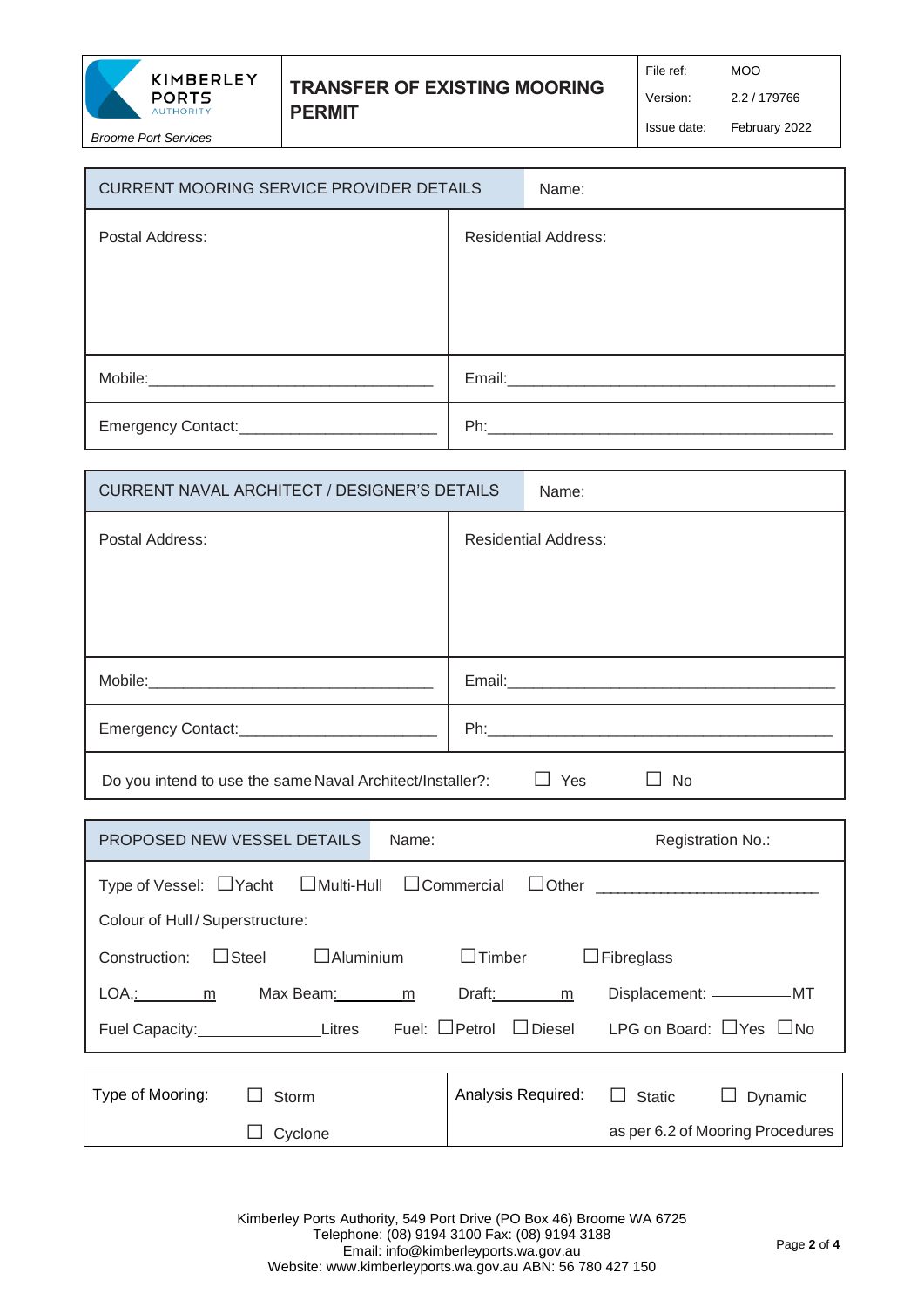

## **TRANSFER OF EXISTING MOORING PERMIT**

File ref: MOO

Version: 2.2 / 179766

| <b>CHECKLIST</b> | A copy of this application will be returned to you upon approval.                            |
|------------------|----------------------------------------------------------------------------------------------|
|                  | $\Box$ Application Form completed and signed;<br>Insurance Certificate of Currency enclosed; |
|                  | Design Analysis requirements as per 6.2 of Mooring Procedures.                               |

#### ADDITIONAL DOCUMENTS FOR REVIEW

Kimberley Ports Authority's:

 $\Box$  (a) Terms and Conditions;

 $\Box$  (b) Mooring Procedures; and

 $\Box$  (c) Cyclone Contingency Plan.

These documents are available on *[www.kimberleyports.wa.gov.au.](http://www.kimberleyports.wa.gov.au/)*

It is very important that you read these documents and retain them for your records. Failure to comply with the KPA's requirements could, amongst other things, result in KPA revoking approval.

|                                                                             | INSURANCE DETAILS: Applicable insurance is mandatory. Certificate of Currency must be attached. |                                  |                                  |           |
|-----------------------------------------------------------------------------|-------------------------------------------------------------------------------------------------|----------------------------------|----------------------------------|-----------|
| PROFESSIONAL INDEMNITY: \$10,000,000                                        |                                                                                                 |                                  |                                  |           |
|                                                                             |                                                                                                 |                                  | Valid to: <u>_______________</u> |           |
|                                                                             | Policy Number: 1999                                                                             | Certificate attached: $\Box$ Yes |                                  | $\Box$ No |
| PUBLIC LIABILITY: \$20,000,000                                              |                                                                                                 |                                  |                                  |           |
|                                                                             |                                                                                                 |                                  |                                  |           |
|                                                                             |                                                                                                 | Certificate attached: $\Box$ Yes |                                  | <b>No</b> |
|                                                                             | CONTRACT WORKS (if KPA deems applicable): Reinstatement value of the works                      |                                  |                                  |           |
|                                                                             |                                                                                                 | Certificate attached: $\Box$ Yes |                                  | $\Box$ No |
| MOTOR VEHICLE THIRD PARTY LIABILITY (if KPA deems applicable): \$20,000,000 |                                                                                                 |                                  |                                  |           |
|                                                                             |                                                                                                 | Certificate attached: $\Box$ Yes |                                  | N٥        |